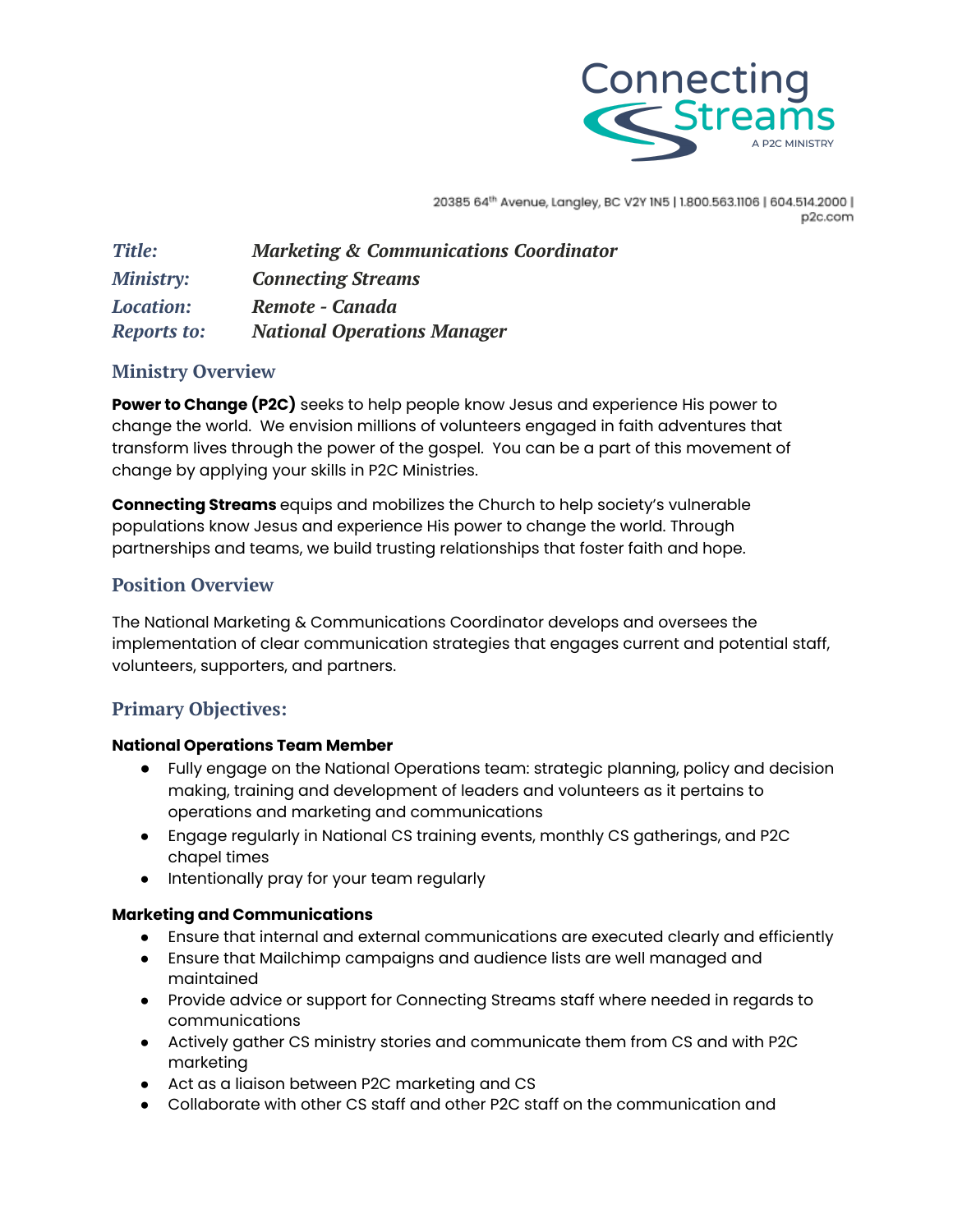marketing needs of the ministry

- Collaborate with the Content Development Coordinator to develop any video communications needed for the ministry internally or externally
- Attend and engage in P2C Marketing's regularly training events

#### **Online Presence Development and Maintenance**

- Ensure that the front end of Connecting Streams' website is evaluated and updated on an on-going basis
- Ensure that website comments are responded to in a timely manner
- Regularly engage with Google analytics SEO for our website
- Collaborate with the Content Development Coordinator to develop and implement a social media strategy to post content and engage followers

### **Required Skills & Abilities:**

- Experience or interest in Wordpress or other website development platforms
- Strong interpersonal skills including conflict management, problem solving, and serving
- Excellent written and verbal communication skills
- Able to use Google Suite or equivalent
- Experience or interest in google analytics and SEO (search engine optimization)
- Administrative skills, personally organized, good steward of time
- Self-motivated, team builder, able to work independently
- A genuine desire to see people's lives transformed by Jesus
- A deep, growing, intimate relationship with Jesus Christ
- A good knowledge and understanding of the Connecting Streams audience

#### **Education and Experience:**

- 5 years related ministry/work experience
- Formal training and experience in marketing and communications
- Management experience: ability to build a team and work independently

This position requires Ministry Partner Development where the successful candidate will be required to build a team which provides financial and prayer support for salary and ministry expenses including benefits coverage.

#### OR

Where the candidate is able to be financially independent, they may volunteer for this position with the expectation that they will serve as associate staff (minimum 25 hours).

#### **Other Requirements:**

A growing, personal relationship with Jesus Christ and a pre-existing belief and demonstration of lifestyle as outlined in the P2C Code of Conduct and Statement of Faith and abide by the biblical principles outlined in these documents.

 $\_$  ,  $\_$  ,  $\_$  ,  $\_$  ,  $\_$  ,  $\_$  ,  $\_$  ,  $\_$  ,  $\_$  ,  $\_$  ,  $\_$  ,  $\_$  ,  $\_$  ,  $\_$  ,  $\_$  ,  $\_$  ,  $\_$  ,  $\_$  ,  $\_$  ,  $\_$  ,  $\_$  ,  $\_$  ,  $\_$  ,  $\_$  ,  $\_$  ,  $\_$  ,  $\_$  ,  $\_$  ,  $\_$  ,  $\_$  ,  $\_$  ,  $\_$  ,  $\_$  ,  $\_$  ,  $\_$  ,  $\_$  ,  $\_$  ,